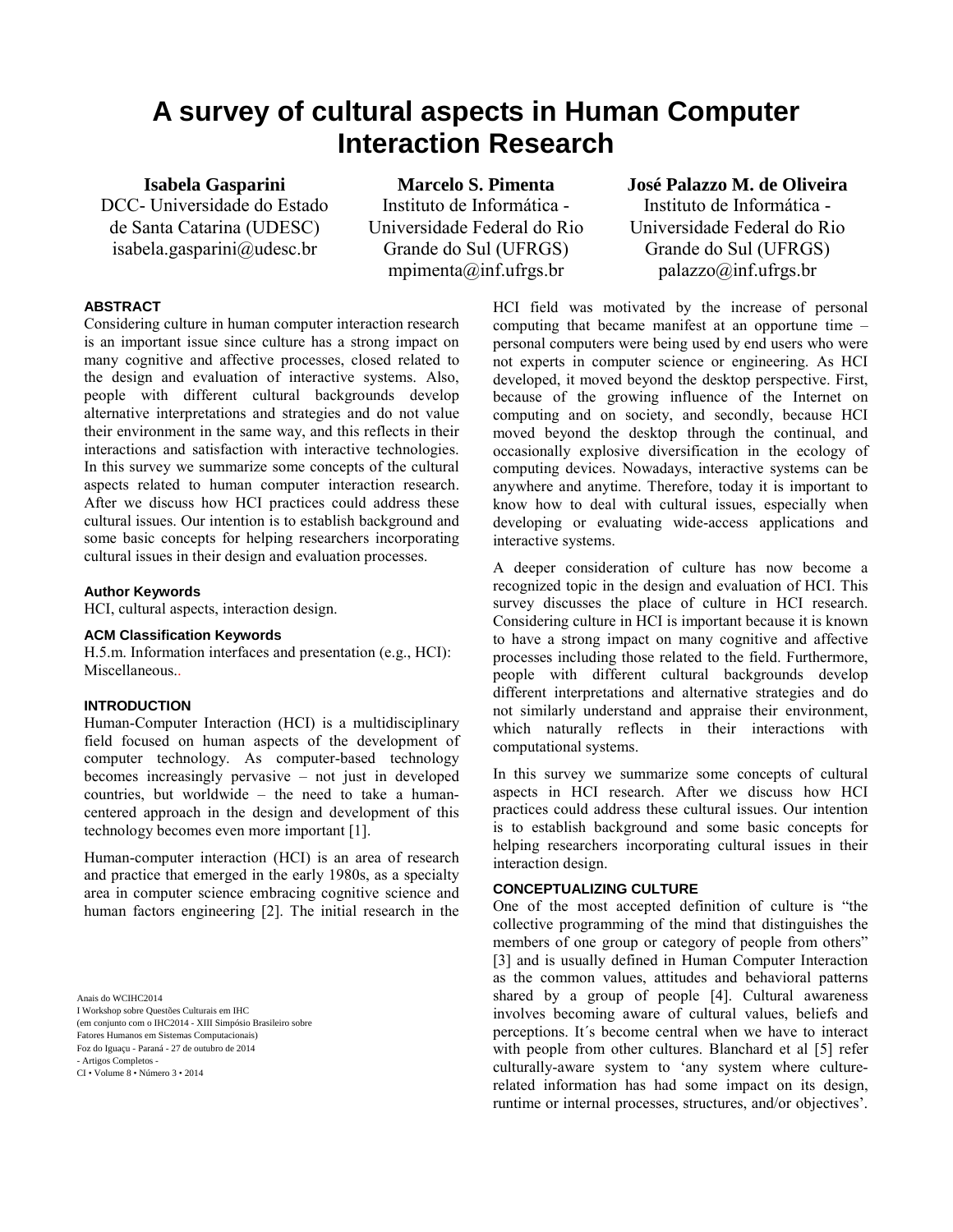The quality of user experience is intricately related to the users' cultural characteristics [6]. Cultural characteristics have been found to be an important issue because a user's cultural profile shapes his/her perception of a system features, e.g., a given culture profile will cause a user to focus on a set of information and ignore others, thus, system features appropriated for one culture may not be suitable for others; and system design needs to be adapted for different culture as well [6].

Cultural context includes user´s cultural background and may have a great impact on their ability and efficiency to learn a given set of content [7]. Cultural context is referred to different languages, values, norms, gender, social, ideological, political or ethnic aspects [8]. It describes cultural characteristics on different levels: national and regional aspects, organizational aspects, professional aspects and fields, social and individual aspects as presented in Figure 1. Thus, cultural profiles describe cultural and individual characteristics on diverse levels and modeling of culture profiles can be a means to improve cultural awareness in global knowledge sharing and learning processes.



**Figure 1. Cultural dimensions based on [29]**

Before discussing interests of integrating cultural aspects in HCI applications, we need to explore different cultural dimension proposed in literature. Cultural aspects are preferences and ways of behavior determined by the person's culture. It is the cumulative deposit of knowledge, beliefs, values and attitudes, the rules people's behavior in a society and distinguishes the members of one group from another. Culture is shared, learned behavior, which is transmitted from one generation to another [9]. Identifying cultural characteristics is difficult because we lack a robust measure that can identify the implicit levels of culture, and trying to address this issue, researchers have conceived culture as a set of dimensions that provide a framework for cross-cultural comparisons of users' behavior [6]. Different important works in defining cultural dimensions have been presented by Hofstede [3] and [10], Moran et al [11], Hall [12], Trompenaars and Hampden-Turner [13], Bond's Confucian Cultural Patterns [11]. These cultural models are explained in the next sections.

# **Hofstede´s cultural dimensions**

Geert Hofstede conducted detailed interviews with hundreds of IBM employees in 53 countries, which was later expanded to 74 countries totaling values. He was able to determine patterns of similarities and differences between the responses and developed a model which distinguishes five cultural dimensions [2], [10], and indeed his work seems the more common approach to culture in HCI [14]. His approach include values, cognitive structures and behaviors at the individual level, structures and rituals in the organization, and artifacts and attributes to social or national [15]. These dimensions are (1) Power Distance Index (PDI); (2) Individualism (IDV); (3) Masculinity (MAS); (4) Uncertainty Avoidance Index (UAI); and (5) Long-Term Orientation Index (LTO). Another dimension was recently included, Indulgence versus Restraint (IND).

*Power Distance Index* (PDI) is the degree of equality (or inequality), between people in the country's society. A High PDI ranking indicates that inequalities of power and wealth have been allowed to grow within the society. It is the degree to which the less powerful members of organizations and institutions accept and expect that power is distributed unequally. *Individualism* (IDV) is the degree the society reinforces individual or collective achievement and interpersonal relationships. A High Individualism ranking indicates that individuality and individual rights are paramount within the society and a Low Individualism indicates a collective society. *Masculinity* (MAS) is the degree the society reinforces (or does not reinforce), the traditional masculine work role model of male achievement, control and power. A High Masculinity ranking indicates the country experiences a high degree of gender differentiation.

*Uncertainty Avoidance Index* (UAI) focuses on the level of tolerance for uncertainty and ambiguity within the society for unstructured situations. A High Uncertainty Avoidance ranking indicates the country has a low tolerance for uncertainty and ambiguity. Long-Term Orientation Index (LTO) is the degree the society embraces, or does not embrace long-term devotion to traditional, forward thinking values. High LTO ranking indicates the country prescribes to the values of long-term commitments and respect for tradition and Low LTO indicates the country does not reinforce the concept of long-term, traditional orientation. To these cultures, change can occur more quickly as longterm traditions and commitments do not become impediments to change. Nowadays Hofstede included a new dimension: *Indulgence versus Restraint* (IND). Indulgence stands for a society that allows relatively free gratification of basic and natural human drives related to enjoying life and having fun. Restraint stands for a society that suppresses gratification of needs and regulates it by means of strict social norms [3].

There are in the literature some criticism of Hofstede' dimension to model culture, e.g. [16]. It have been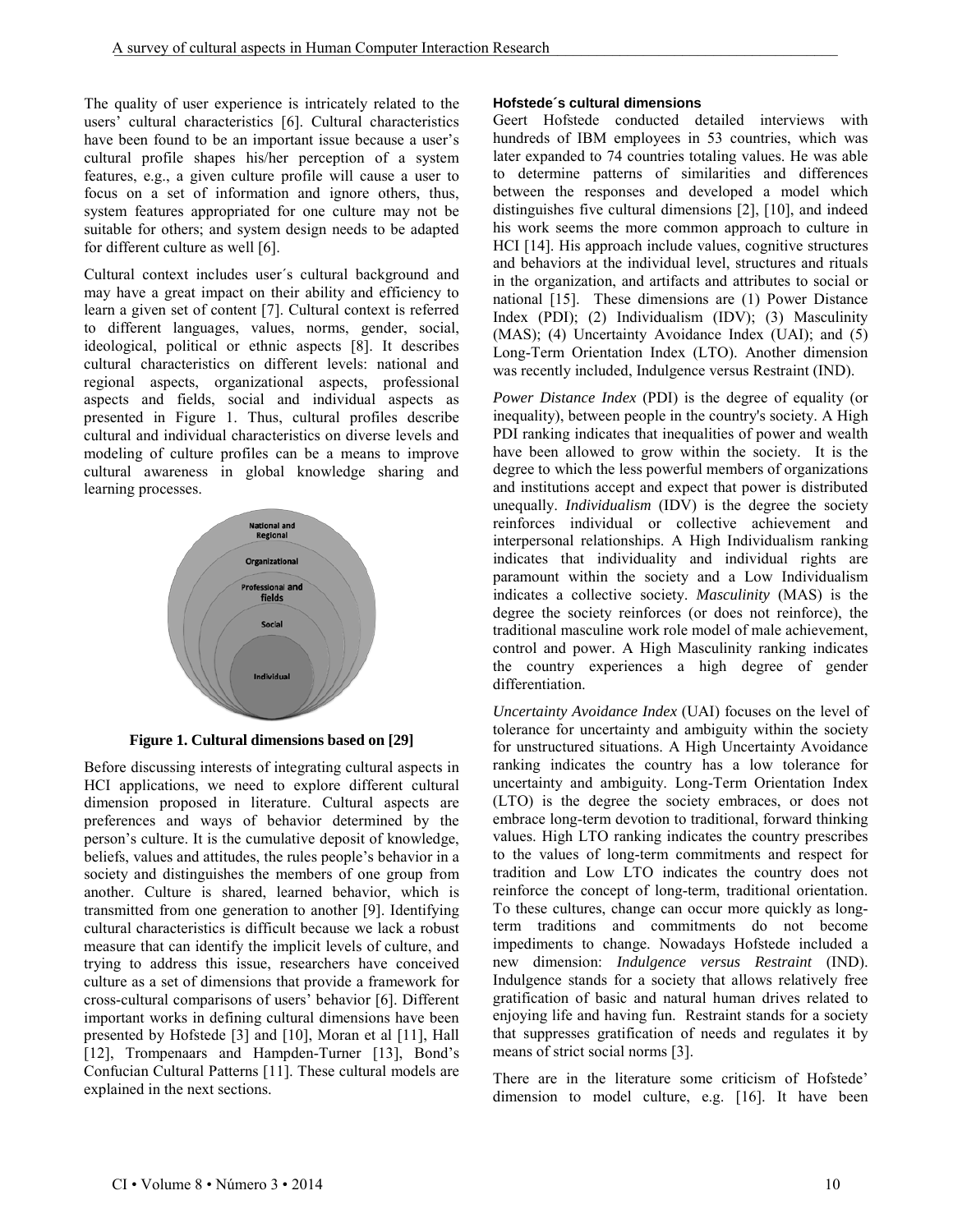suggested that Hofstede' sample from a single multinational company might insert some effects of organizational culture, nevertheless, there is broad empirical evidence to prove that Hofstede' dimensions are relevant and valid; and many studies have revalidated his dimensions [4].

# **Moran, Harris and Moran**

Moran, Harris and Moran define culture as "a distinctly human means of adapting to circumstances and transmitting this coping skill and knowledge to subsequent generations" [11]. Culture gives people a sense of who they are, of belonging, of how they should behave, and of what they should be doing. It impacts behavior and productivity at work. According to Moran, Harris and Moran, "culture is dynamic, it changes. . . but slowly."

Moran, Harris and Moran present ten categories as a means for understanding either a macroculture or a microculture and that can be useful for studying any group of people, whether they live in the rural South of the United States, India, the bustling city of Hong Kong, Banglore, Arusha in Tanzania or Bagdad in Iraq. These categories are: (1) Sense of Self and Space; (2) Communication and Language; (3) Dress and Appearance; (4) Food and Feeding Habits; (5) Time and Time Consciousness; (6) Relationships; (7) Values and Norms; (8) Beliefs and Attitudes; (9) Mental Process and Learning and (10) Work Habits and Practices.

# **Hall**

Hall suggests that the same problem can have a different solution depending on the culturally varying context of use. He classifies culture using different categories; instead of defining dimensions, he distinguishes cultural groups depending on their perception of space, time or context [12].

Space refers to the boundary around an individual that is considered 'personal space.' For example, in the Indian culture, one's personal space is much smaller, both in terms of physical space and in objects perceived to be personal territory, than in the USA. The concept of Time orientation categorizes cultures based on their attitude toward time, monochrons and polychrons. Monochronic do one thing at a time and polychronic do many things at once. Monochronic cultures believe that time is a limited, restricted resource. Communication is direct and quick, work is planned, and execution within the time specified is seen as most important (e.g. Northern European and North American cultures). In contrast, polychronic cultures believe that time is infinite, and life is circular. One cannot control time, and so timescales are less strict and timebased planning seen as less important (e.g. the Buddhist cultures). Context is based on communication patterns within a culture. In high context cultures, both parties in communication process take much for granted. Collectivist cultures, e.g. Japan, score highly in this category. In contrast, in low context cultures such as the USA, communication is explicit, resulting in greater need for documentation, in which both parties explain their conditions.

Hall built up the iceberg analogy of culture. If the society' culture was the iceberg, Hall reasoned, than there are some aspects visible, above the water, but there is a larger portion hidden beneath the surface: i.e., the external, or conscious, part of culture is what we can see and is the tip of the iceberg and includes behaviors and some beliefs. The internal, or subconscious, part of culture is below the surface of a society and includes some beliefs and the values and thought patterns that underlie behavior.

# **Trompenaars and Hampden-Turner**

Trompenaars developed a set of seven cultural dimensions based on a study involving 30 companies in 50 nations [6], [17]. His model takes Persons and Shils's [18] five dimension scheme as a foundation and incorporates some Hofstede's model aspects. Trompenaars and Hampden-Turner [13] define seven culture value dimensions: 1) Universalism versus Particularism; 2) Individualism versus Collectivism; 3) Specific versus Diffuse; 4)Neutral versus Affective/Emotional; 5)Achievement versus Ascription; 6)Time perspective/orientation; and 7) Human-Nature relationship. For more details, see Trompenaars and Hampden-Turner [20].

# **Bond's Confucian cultural patterns**

Another researcher, Michael H. Bond, believes that the taxonomies developed by Western scholars have a Western bias. In his research, he found four dimensions of cultural patterns: integration, human heartedness, interpersonal harmony, and group solidarity. The integration dimension refers in a broad sense to the continuum of social stability. If a person scores high on this dimension, he or she will display and value the behaviors of tolerance, noncompetitiveness, interpersonal harmony, and group solidarity. Human-heartedness refers to the values of gentleness and compassion. People who score high on this dimension value patience, courtesy, and kindness toward others. Moral discipline refers to the essence of restraint and moderation in one's regular daily activities. If one scores high on this dimension, the behaviors valued are following the middle way, regarding personal desires as negative. The Confucian work dynamic refers to an individual's attitude and orientation toward work and life. According to Bond, the behaviors that are exhibited along this continuum are consistent with the teachings of Confucius [11].

# **CULTURE AND HCI RESEARCH**

There are different terminologies and concepts about cultural issues in HCI. Heimgartner [30] makes a systematic study of literature. He raised different terminologies and concepts. Examples of key words and concepts are *intercultural, cross-cultural, culture-centered, culture-oriented, globalization, localization, glocalization,*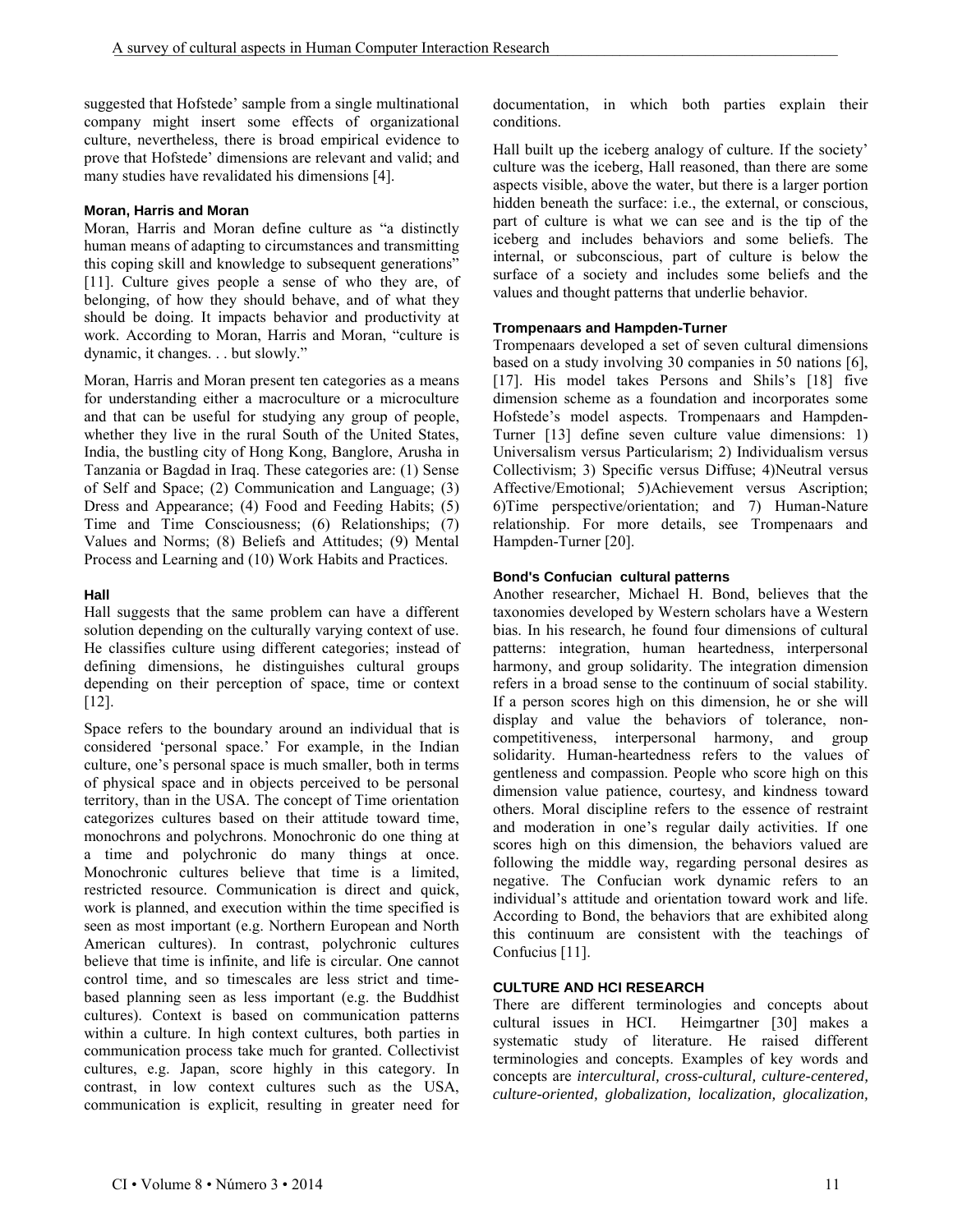*internationalization, iconization, culturalization, 'globalization of user-interface design', 'global and intercultural user-interface design', 'cross-cultural userinterface design', 'international and intercultural user interfaces', 'globalization, localization and cross-cultural communication in user-interface design', 'Cross-cultural user-experience design'* [30]. His findings are related to the clarification of approaches and cultural issues in the HCI field and in establishing a conceptual basis for elucidating the different research approaches.

*Internationalization* is the process of developing an application whose feature design and code design do not make assumptions based on a single place; it is the process of creating a base design that can be modified or augmented for various audiences and markets worldwide. A properly internationalized product, which extracts all cultural context, can deal with multiple languages and cultural conventions and internationalized software products are easier to manage and expand to new markets for different countries. Internationalization can minimize time delay in reaching users, lower cost and maintenance in terms of bug both fixing and adding new features [19], it plans and implements products and services so that they can easily be localized (functionality, terminology, and design elements) for specific cultures. This process requires a combination of both international and technical expertise, and generally involves both deploying new systems and reengineering existing ones. Once the internationalized platform is in place, rollouts in new countries or cultures should be significantly more cost efficient, timely and market effective [20].

According Russo and Boor [21], internationalization refers to the process of isolating the culturally specific elements from a product. Internationalization occurs in the country where the product is originally developed. To the authors, localization refers to the process of infusing a specific cultural into a previously internationalized product. The range of cross-cultural elements that need to be considered during internationalization and localization is wide, and interface design must be aware of: text, number, date and time formats, images, symbols, colors, flow and functionality [21].

*Localization* is the process of adapting applications, services and products for an specific international market, to enable its acceptability for a particular culture, which includes translating the user interface, resizing dialog boxes, customizing features (if necessary), and testing results to ensure that the program still works, i.e., it is the process of making a specific version of the product for a target market [19]. Translation is the central activity of localization. Localization goes beyond literal translation, in addition to idiomatic language translation, numerous locale details such as currency, national regulations and holidays, cultural sensitivities, product or service names, gender roles, and geographic examples among many other details must all be considered. A successfully localized service or product is one that seems to have been developed within the local culture [20]. A properly localized product allows users to concentrate on exploiting the software in their own language and appropriate cultural context. Localized software is not only easy to understand and meet customers' needs but also has no impact on the original development team and minimal system performance degradation compared with internationalized software [19].

Localized interfaces are supported by the idea that the existence of different cultural meanings impedes a successful standardization, the communication between a sender and a receiver will not work smoothly, or will be affected negatively when they belong to different cultures, as they rely on different sets of values and meanings; and by the perception of products, UI, websites forms part of and is influenced by a network of socio-cultural variables. Localization takes into account visual design, terminology, culture, date/time/currency formats, and many other technical aspects of a product.

The different evaluations of international usability have been improved and then user acceptance has been increased through manually localized interfaces. However, they were not yet able to persuade the software industry of the positive economic effect of an increased consumer acceptance [22]. Furthermore, people from different countries/cultures use user-interfaces in different ways, expect different graphical layouts, and have different expectations and patterns in behavior. Therefore userinterfaces have to be *adapted* to the needs of different locales, i.e. they are then called culturally adapted.

Research conducted on the effect and usability of culturally adapted web sites and interfaces has already shown enormous improvements in working efficiency [22]. Adaptation process is system initiated and oriented, and it can dynamically adapt the content, the presentation, the interaction design, and the assistance offered to users, according the user model.

*Globalization* can be seen as an umbrella term that refers to all the issues involved in designing or modifying products for audiences worldwide, In other words, globalization combines all aspects of internationalization and localization. Sometimes, authors refer globalization as an equivalent to internationalization process, e.g. Fernandes [23] who abstains from using the latter term. The effects of globalization are becoming increasingly evident. Globalization has achieved a level of homogeneity of cultures through the influence of multinationals and of mass media communication and information. On the one hand, it could be said that globalization strives for cultural compatibility and destroys its diversity in the process, by denying or ignoring cultural identity. On the other hand it could also be argued that some originally homogeneous societies are becoming heterogeneous by becoming multicultural societies [19].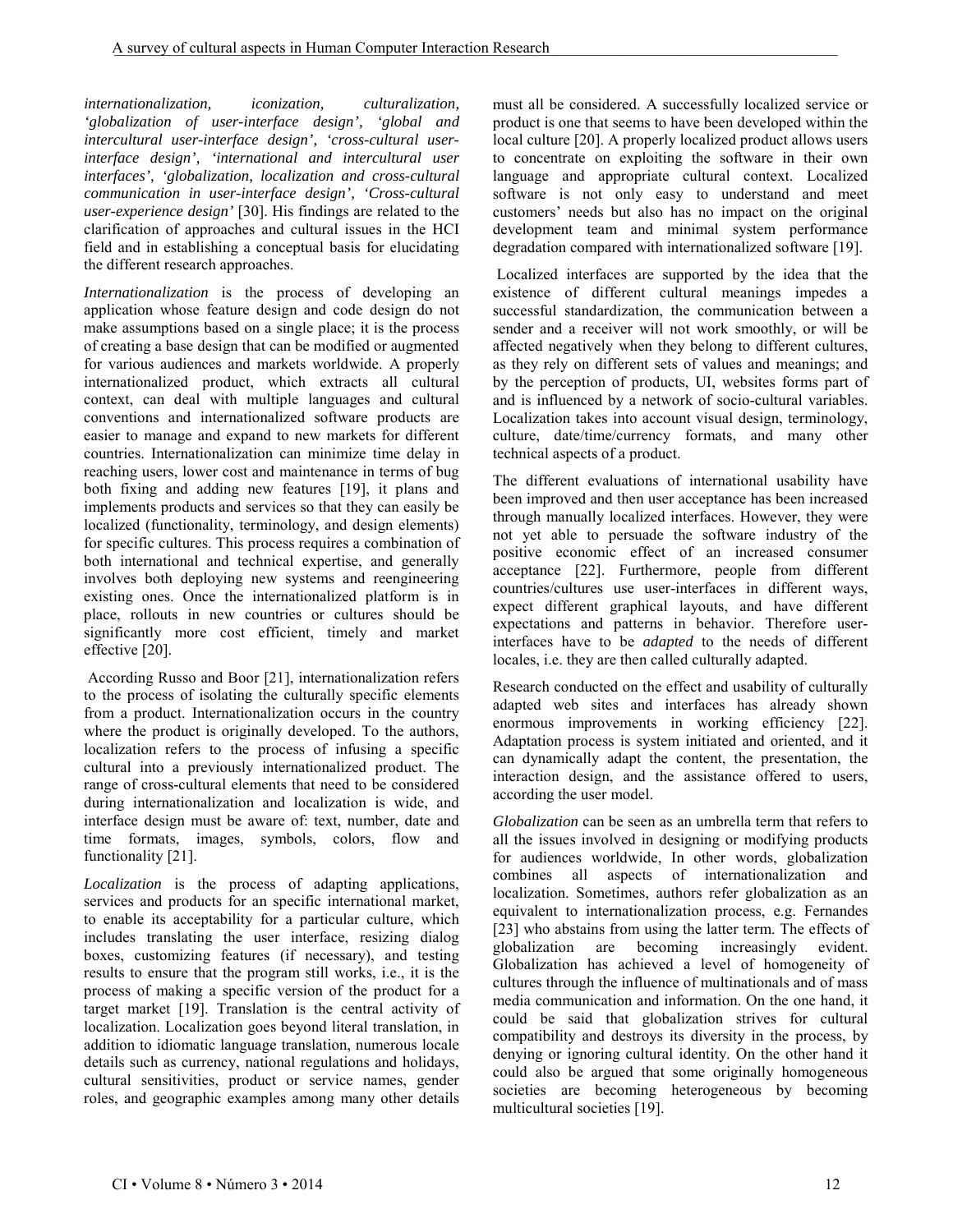Another term in the field was invented by Barber and Badre [24], *culturability*, used to emphasize the importance of the relationship between culture and usability in WWW design, but it can be expanded to apply to any software designed for international use. It´s a merging of culture and usability, directly impacts on the user's perception of credibility and trustworthiness of websites, and provide a detailed list of cultural markers corresponding to web design elements such as color, spatial organization, fonts, shapes, icons, metaphors, language, geography, sounds, motion, preferences for text vs. graphics, flags, directionality of how language is written (left vs. right), help features and navigation tools. Some key words can be easily described and are well established in the HCI field. However, other concepts can be applied differently in diverse contexts [30], e.g. the connotations of Intercultural HCI design, the differences in meaning between the concepts "intercultural" and "cross-cultural", and so on.

# **HOW CULTURAL ASPECTS ARE TREAT IN HCI FIELD?**

Many user research methods in HCI field were originally focused to a singular user or group of people, and their experience with a software, product, service, or technology. They assumed some basic commonalities between the researcher and the research population, such as a shared language, or similar experiences with technology [44]. The problem is that what is acceptable in one culture, can be unthinkable in another [45]. When working with people from different regions from your own you may find unfamiliar organization, aspirations, values, economic and political circumstances, family structures, social statuses, levels of literacy, available technical infrastructures, and expectations. You will need to recognize these differences and determine if and how they affect user's experience with your software. You may need to consider how their experiences differ on several levels: as individuals, as members of a family or neighborhood, and even across an entire population [44]. This section discusses how culture aspects can be applied in a meaningful way to interaction design by presenting empirical studies presenting the influence of cultural aspects into interaction design.

Culture should be considered from the beginning of the design process [31]. If the functions and data will be important for an audience outside of the original market, it is important to plan international and intercultural factors during the early stage of development, so that the product/service can be efficiently customized later, as seldom a product reaches a global acceptance for a 'onesize-fits-all' solution.

For the design process of globalized interfaces, Marcus and Gould [31] highlight a checklist for specific tasks, related to: (1) user demographics, the identification of culture and nationality of the target user population; (2) technology; verbal versus visual content, etc.; (3) metaphors, determining the number of concepts, terms, and primary images to achieve the needs of users; evaluation of potential misinterpretation of communication and understanding , due to differences in language and culture; (4) mental models, determining the variety of options in content organization and analyzing how the hierarchy should be changed; and, according to the authors, the cognitive styles are also affected by culture; (5) navigation, which verifies the need for variations navigation to meet user requirements; (6) interaction, which determines the variations of input and feedback ; and (7) appearance, which determines the variations of visual and verbal attributes, such as layout and orientation, icons, symbols and graphics, typography, color, aesthetics, language and verbal styles.

Cultural aspects identified in most HCI research are related to the direct manipulation interfaces designed for individual use, and do not consider cultural issues in the design of social interaction [32]. Evers and Day [33] believe that cultural factors influence the acceptance of humancomputer interfaces. They highlight a set of cultural elements that should be considered by the interface designer, such as text, numbers, date and time, images, symbols, colors, flow and functionality. The design of user interface can be a matter of preference which varies from person to person, however, one can find common preferences that are deeply rooted in culture [34], and research in this direction show that people considered belonging to the same cultural group also perceive and process information in similar ways [35], [36].

There are different researches placing cultural issues into interaction design. Eune and Lee [37] present a framework for comparing cultural issues in the design of mobile interfaces, highlighting four categories: the attitude of the user regarding to time, the nature of user motivation, human relations and communication. Each category has some cultural variables, e.g. in relation to how they handle tasks (synchronous versus sequential values), time perception (in the future or in the past) and human relation (individualistic or collectivist relationship). Shen, Woolley and Prior [38] present the Culture-Centred Design, which incorporates cultural metaphors for Chinese groups. A demo of the interface with groups of Chinese users evaluates the success of the proposal in terms of interactivity, usability and cultural significance.

Pereira et al [46] agree that values and cultural aspects must be considered for providing design solutions that make sense to people, but, there is still a lack of principled and light-weighted artifacts and methods to support designers in this task. They propose two artifacts for supporting designers in making explicit both stakeholders' values and system's requirements in design. They present a case study where the artifacts were used to support the design of seven prototypes of applications for Interactive Digital Television in the Brazilian context. Salgado et al [47] present a conceptual design tool to help organize the HCI designers' communication of culture-sensitive interaction with/through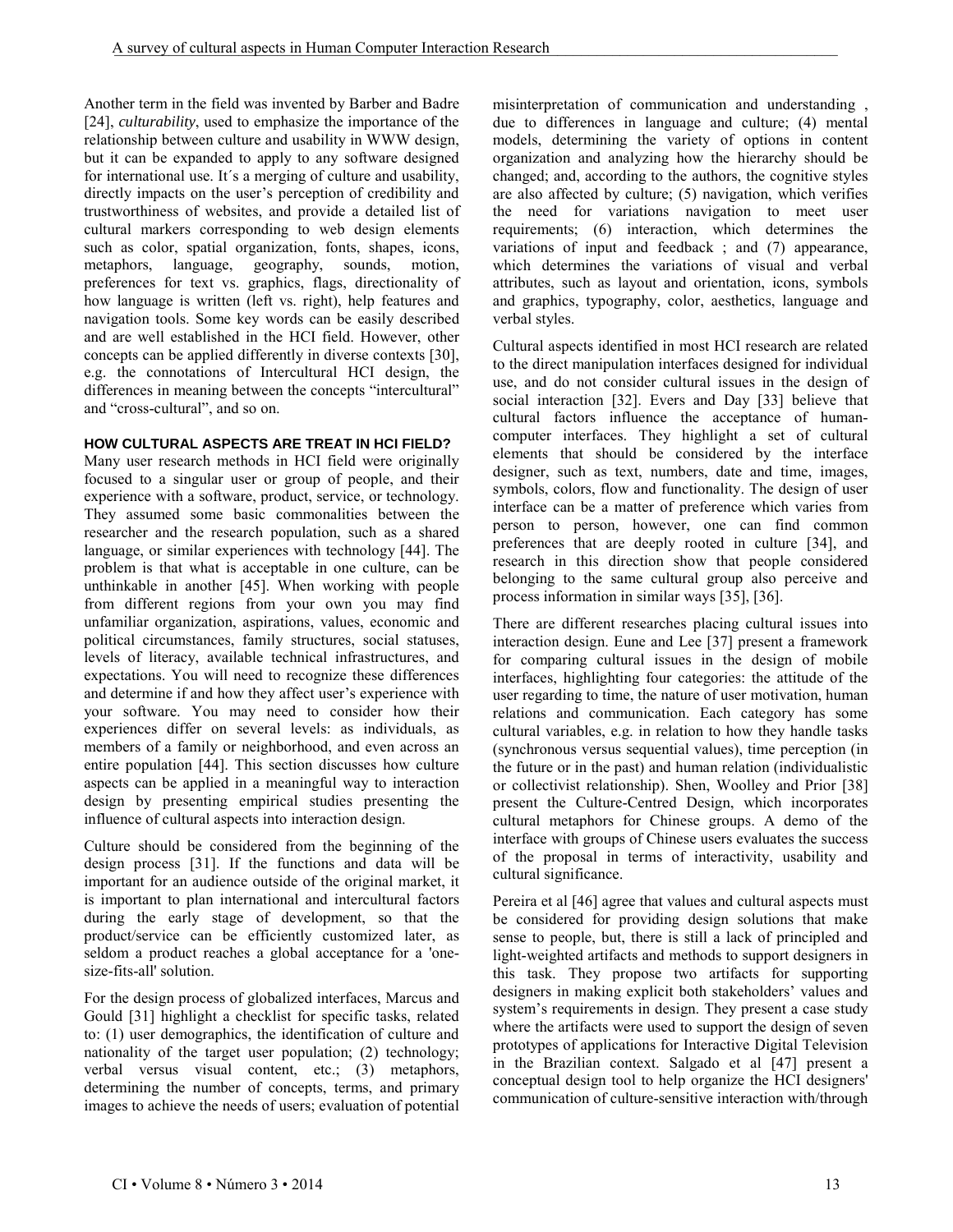computer systems called *Cultural Viewpoint Metaphors* (CVM).

Barber and Badre [24] compiled cultural markers, Web design elements (color, icons, and symbols) that are associated with a particular culture, from existing Web sites. They presented the Culturability Inspection Method about usability and how such a concept might change given different cultural backgrounds and international users. They affirm that design elements that are appropriated to one culture may not be for another. They evaluated web sites of 18 countries, with 13 languages in these fields: Government, News & Media, Business, Travel, Society & Culture, Education, Health, Science, Art & Humanities. They discovered patters related to cultural practices and preferences in web sites, influenced by country and fields.

Callahan [25] examined cultural similarities and differences in design of university websites using Hofstede's model of cultural dimension. They observed the graphical elements on a sample of university home pages from Malaysia, Austria, USA, Ecuador, Japan, Sweden, Greece and Denmark and compared using content analysis methods. The home pages were analyzed on the basis of two criteria: organization and graphical design. Element frequency scores were correlated with Hofstede's indexes and interpreted on the basis of the existing literature. Their findings suggest that similarities and differences in web site design can be brought out through Hofstede's cultural model. Culture analysis offers a way to understand, even measure, differences and similarities of user experience [26]. In Marcus [26] research, he related Hofstede's cultural dimensions with implications for a global user experience design and user-interface interaction.

Reinecke, Reif, Bernstein [27] present a Cultural User Model Ontology - CUMO that contains information such as different places of residence, the parents' nationality, languages spoken, and religion. Furthermore, CUMO contains information about Hofstede's [3] five dimensions and their values: (a) MAS, (b) UAI, (c) PDI, (d) IDV and (e) LTO. However, according Reinecke, Reif and Bernstein, the scores assigned to a user and his cultural dimensions are not static to everybody residing in the same country, and thus, do not resemble a "national culture", as suggested by Hofstede. Instead, they take into account all places of residence and calculate their influence on the user's dimensions according to the duration of the user's stay at those places. Reinecke and Bernstein [28] have proposed a culturally Adaptive To-Do Tool namely MOCCA that is a web-based to-do list tool that allows users to manage their tasks online. Its goal is to automatically adapt to the cultural preferences of its users. They present ten different aspects of user interaction and they looked at the influence of culture on User Interface (UI) perception, compiled a list of general adaptation guidelines.

As different cultures require different versions of the same product or software, we may need different usability methods for different cultures [32]. For example, culture affects focus groups functionalities, the protocol of thinking aloud, questionnaires, the understanding of metaphors and interaction design, and the effectiveness of interviews [32]. Especially the effect of culture in structured interviews, Vatrapu and Pérez-Quiñones [39] present a controlled experiment, consisting of reviews of usability of a website with two independent groups of Indian participants. Each group had a different interviewer; one belonging to Indian culture, and another belonging to Anglo-American culture. Results indicated that participants found more usability problems and made more suggestions for a member interviewer from the same culture (Indian) than the foreign interviewer. The results of this study indicate that culture significantly affects the effectiveness of structured during an international usability test interview.

Smith [40] deals with the adaptation of usability methods and tools developed by a particular culture to other parts of the world. The author also indicates Hofstede's work as a point of reference for researchers starting their research on cultural influences on design. Clemmensen et al [41] discuss the impact of cultural differences in evaluations of usability that are based on the thinking aloud method and highlight the importance of the relationship between the presentation of the task according to the cultural background, the differences in the protocol effect on task performance among people of east and west, the differences in nonverbal behavior that affect usability problem detection , and also the general relationship between a user and an evaluator of different cultural background.

Winschiers and Fendler [42] present an empirical study for the cultural adaptation of the methods and processes of usability engineering. They present ethno-centric software development framework which incorporates a contextual redefinition of usability. This framework interacts with the project manager and process development through continuous reviews of usability within the cultural context.

Rau, Plocher and Choong [43] present recommendations for the design of different cultures, about their language, the use of jargon, abbreviations, translations, support for multiple languages, the content and spacing, methods of sequence and ranking lists, colors, icons and images, layout and presentation formats, the representation and organization of information, and navigation links. They also present a set of heuristics and guidelines for the assessment across different cultures.

# **CONCLUSION**

Culture is a common but complex term, and it is not always clear what it means. Indeed, 'culture' is very difficult to define and most of general-purpose definitions are inadequate. Culture-aware systems are those that use cultural aspects to influence or to provide information and/or services relevant to a task execution. It is important to consider fundamental cultural differences when dealing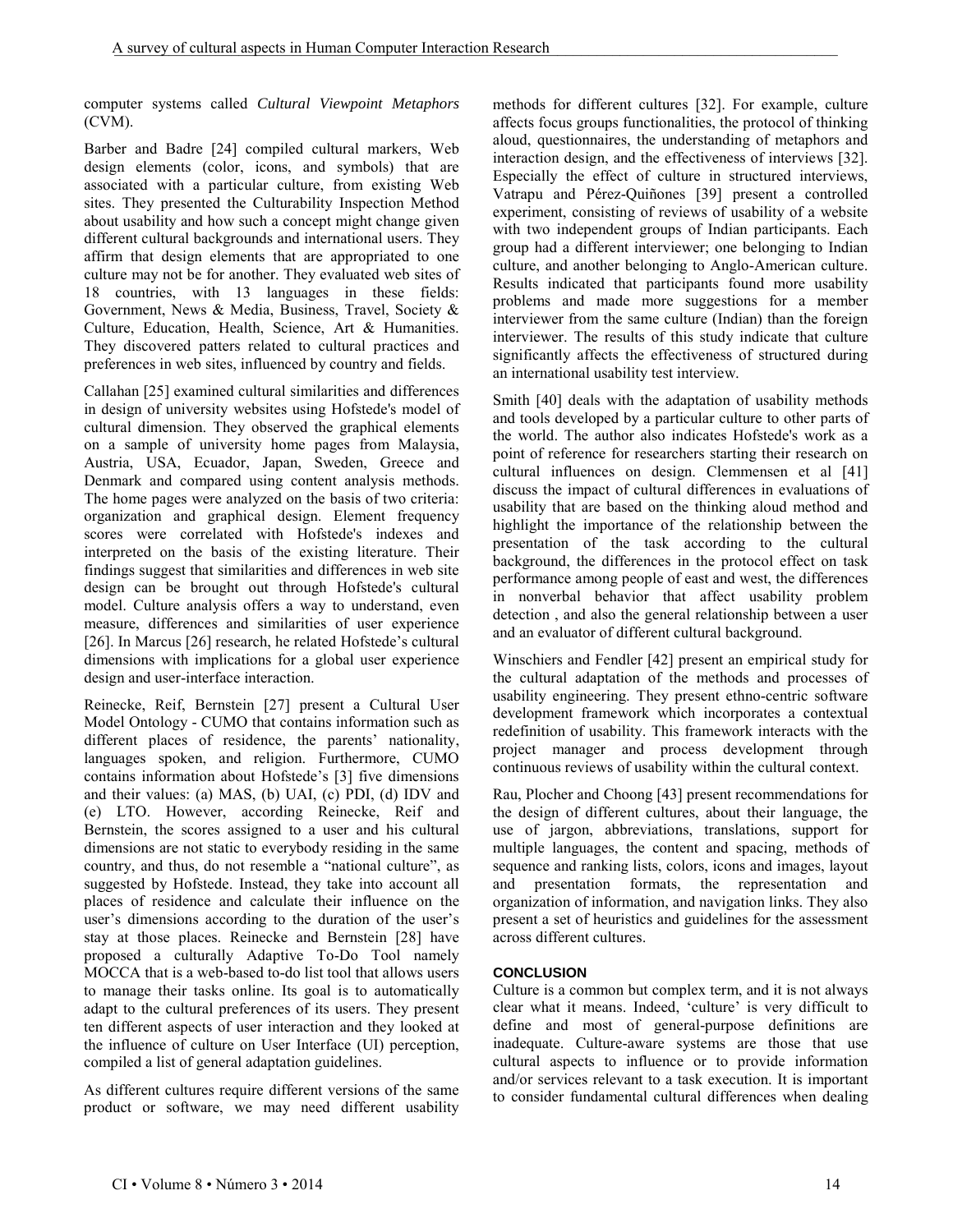with members of cultures interacting with technologies. Thereby, an important issue is to bridge the gap between cultural issues and HCI design and evaluation.

Designing a culture-aware system is not a trivial task, since it is necessary to deal with issues associated to: which kind of information should be considered as cultural aspect, how to represent this information, how to assess the most appropriate representation structures to model culture and to provide culture-awareness, how it can be acquired and processed and how to design the culture usage into the application. Thus, culture-awareness is nowadays an interesting research area and receives increasing attention in Human Computer Interaction (HCI) community.

This survey focused on how HCI practices address cultural aspects. Although cultural aspects is becoming increasingly important to HCI, many of these concepts, techniques and approaches are not known by the designers, and their common practice leads to designs that are informal, ad hoc, unmaintainable, and handcrafted. There is no systematic holistic approach integrating the benefits of all approaches to yield synergy effects and resulting in the universal basic approach that could be used by HCI researchers to deal with cultural issues in interaction design.

Our objective was not point out what is the best cultural model nor even the best approach (if this answer is possible or desirable) but to discuss HCI practices that address cultural dimensions and cultural issues for helping researchers incorporating cultural aspects in their interaction design process. Surely, the success and effectiveness of each concept described here are the result of cumulative expertise and insights we should understand and apply appropriately in order to design and evaluate culture-aware interactive applications.

# **ACKNOWLEDGMENTS**

This work was partially supported by CNPq, Brazil, (CT-Info/CNPq 17/2007) and by the projects Adapt-SUR 022/07 (CAPES, Brazil), AdContext 547-07 (CAPES-COFECUB), PROSUL CNPq 08/2010 and Universal MCT/CNPq 2012- Ambientes Sociais Inteligentes Sensíveis ao Contexto.

# **REFERENCES**

- 1. Douglas, I; Liu, Z. (Eds). Global Usability. HCIS, Springer London, 2011.
- 2. Carroll, John M. Human Computer Interaction brief intro. In: Soegaard, Mads and Dam, Rikke Friis (Eds.). The Encyclopedia of Human-Computer Interaction, 2<sup>nd</sup> ed. The Interaction Design Foundation, 2013.
- 3. Hofstede, Geert, Hofstede, Gert Jan and Minkov, Michael. Cultures and organizations. 3<sup>th</sup> ed, McGraw-Hill, 2010.
- 4. Vatrapu, R; Pérez-Quiñones, M. A. Culture and Usability Evaluation: The Effects of Culture in Structure

Interviews. Journal of Usability Studies, 2006, 1(4), 156-170.

- 5. Blanchard, E.,Mizoguchi, R., Lajoie, S. P. Structuring the Cultural Domain with an Upper Ontology of Culture. In E. G. Blanchard and D. Allard (Eds.), chapter 9, IGI Global, 2010.
- 6. Lee, I. et al. Cultural Dimensions for User Experience: Cross-Country and Cross-Product Analysis of Users' Cultural Characteristics. 22nd British HCI Group Annual Conference on People and computers: Culture, Creativity, Interaction, BCS-HCI'08, 2008, 3 -12
- 7. Chandramouli, K. and Stewart, C. and Brailsford, T. and Izquierdo, E. CAE-L: An Ontology Modelling Cultural Behaviour in Adaptive Education. 3<sup>th</sup> Intern. Workshop on Semantic Media Adaptation and Personalization, IEEE Computer Society, 2008, 183- 188.
- 8. Pawlowski, J. M. Culture Profiles: Facilitating Global Learning and Knowledge Sharing. The  $16<sup>th</sup>$  ICCE, 2008, 537- 544.
- 9. Angeli, A. de; Kyriakoullis, L. Globalisation vs. localisation in e-commerce: Cultural-aware interaction design. AVI '06, 2006, 250-253.
- 10.Hofstede, Geert. Culture's Consequences: comparing values, behaviors, institutions, and organizations across nations. 2001, 2<sup>nd</sup> ed. Thousand Oaks, CA: SAGE Publications.
- 11.Moran, R. T., Harris, P. R., & Moran, S. Managing cultural differences - Global Leadership Strategies for the 21st Century.  $7<sup>th</sup>$  ed., Elsevier, 2007.
- 12.Hall, E.T. Beyond Culture. 1976, Anchor Books, Garden City, NY.
- 13.Trompenaars, F.; Hampden-Turner, Ch. Riding the Waves of Culture. 1997, Nicholas Brealey Publishing, London.
- 14.Clemmensen, T et al. Cultural Cognition in Usability Evaluation. Interacting with Computers, 2009, 21(3), 212-220.
- 15.Zaharias, P. Cross-Cultural Differences in Perceptions of e–leaning Usability: An Empirical Investigation. International Journal of Technology and Human Interaction, 2008, 4(3), IGI Global.
- 16.Huo, Y.; Randall, D. Exploring Subcultural Differences in Hofstede's Value Survey: The Case of the Chinese. Asia Pacific Journal of Management, 1991, 8(2), 159- 173.
- 17.Lee, I. et al. Measurement development for cultural characteristics of mobile Internet users at the individual level. Computers in Human Behavior, 2010, 26, 1355– 1368.
- 18.Parsons, T.; Shils, E. A. Toward a general theory of action. 1951, Cambridge, MA: Harvard University Press.